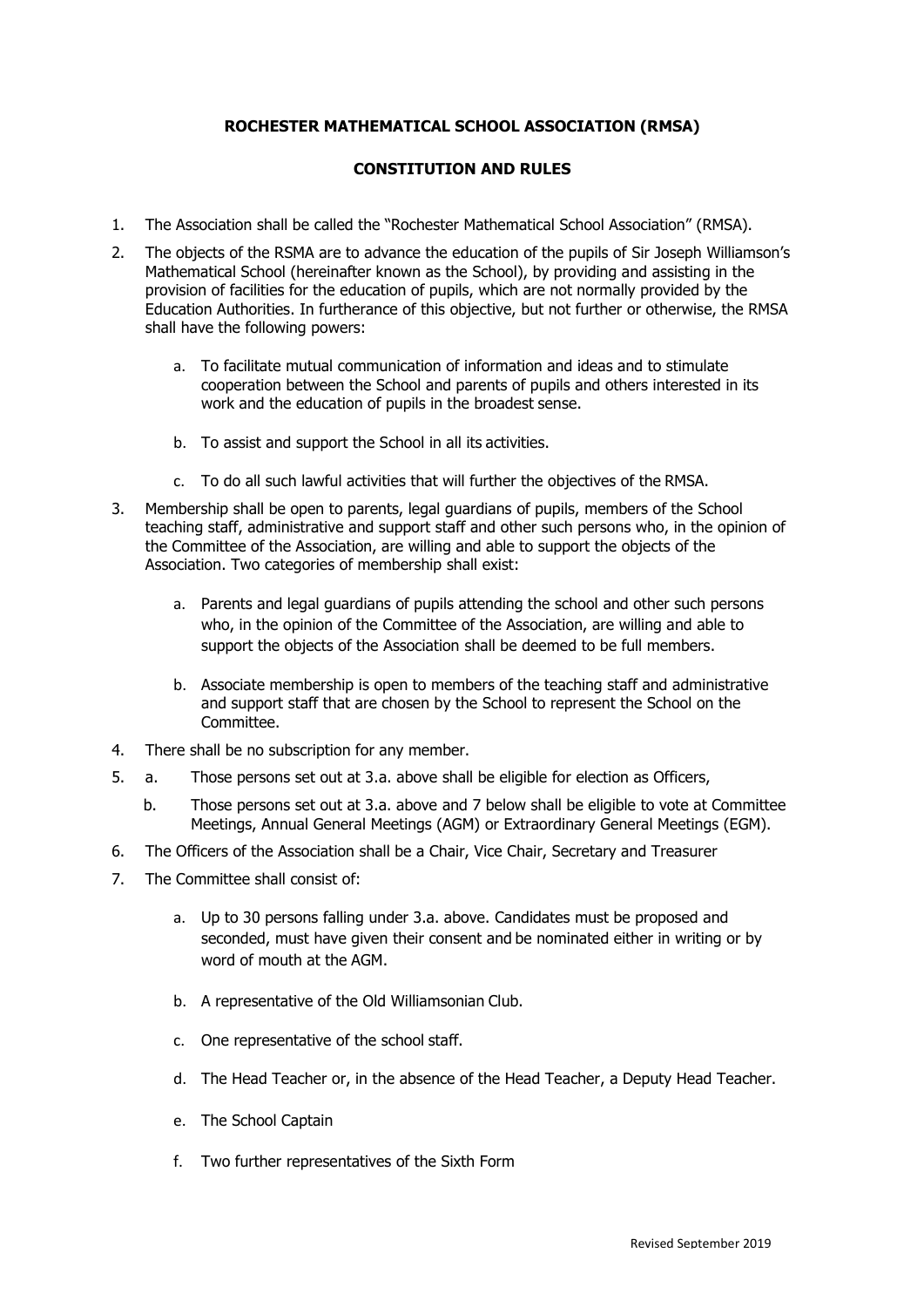- 8. The management of the Committee shall be vested in the Committee.
- 9. The Committee shall have the power to co-opt members to fill vacancies not filled at the AGM, or by resignation or death, or to undertake specific tasks during the year. Co-opted members may hold office until the next AGM.
- 10. The Committee may at any time appoint special sub-committees. Each sub-committee shall include one Officer. One member of the sub-committee shall be nominated as Chair of the subcommittee. Recommendations of the sub-committee shall be reported to the Association Committee by the sub-committee Chairman and shall be subject to endorsement by the Association Committee.
- 11. The Association Committee shall define the powers and objectives of the sub-committee. The quorum on a sub-committee shall be a minimum of 50% of the members of the subcommittee, or as stated by the Association Committee.
- 12. The Annual General Meeting (AGM) shall be held at the School in September. Notice of the AGM shall be first announced in the minutes of a previous Association Committee meeting. Subsequent to that the agenda and previous AGM minutes shall be disseminated to members at least 10 days in advance of the AGM, either electronically or in writing.
- 13. Extraordinary General Meetings (EGM) of the Association may be convened by the Chair or shall be convened by consent of 30 full members of the Committee. The agenda shall be notified to Committee members at least 10 days in advance of the EGM, either electronically or in writing.
- 14. The Chairman shall decide the procedure to be followed at all meetings. Except in the case of alterations to the Constitution and Rules, resolutions shall be carried by a simple majority of those present eligible to vote. In the event of an even vote, the Chairman shall have a second casting vote. Voting by proxy shall not be allowed.
- 15. Meetings of the Committee shall be convened at such time and place as may be convenient to conduct the business of the Committee, and for the purpose of compiling the agenda of the AGM, which shall contain the Committee's reports and the independently reviewed accounts for the year, together with any other matters decided upon by the Committee.
- 16. The funds of the Association shall, unless and until invested by the Committee on behalf of the Association, be lodged in the name of the Association. Cheques and other instruments shall be signed and/or authorised in accordance with the RMSA's Management of Finances Policy.
- 17. The financial year of the Association shall end on 31 August. The Accounts of the Association for that year shall be submitted to the AGM and shall then be independently reviewed and/or audited prior to the Association making the statutory Charity Commission return. The Treasurer shall, with the consent of the Committee, nominate an independent auditor in order to ensure that accounts are properly reviewed.